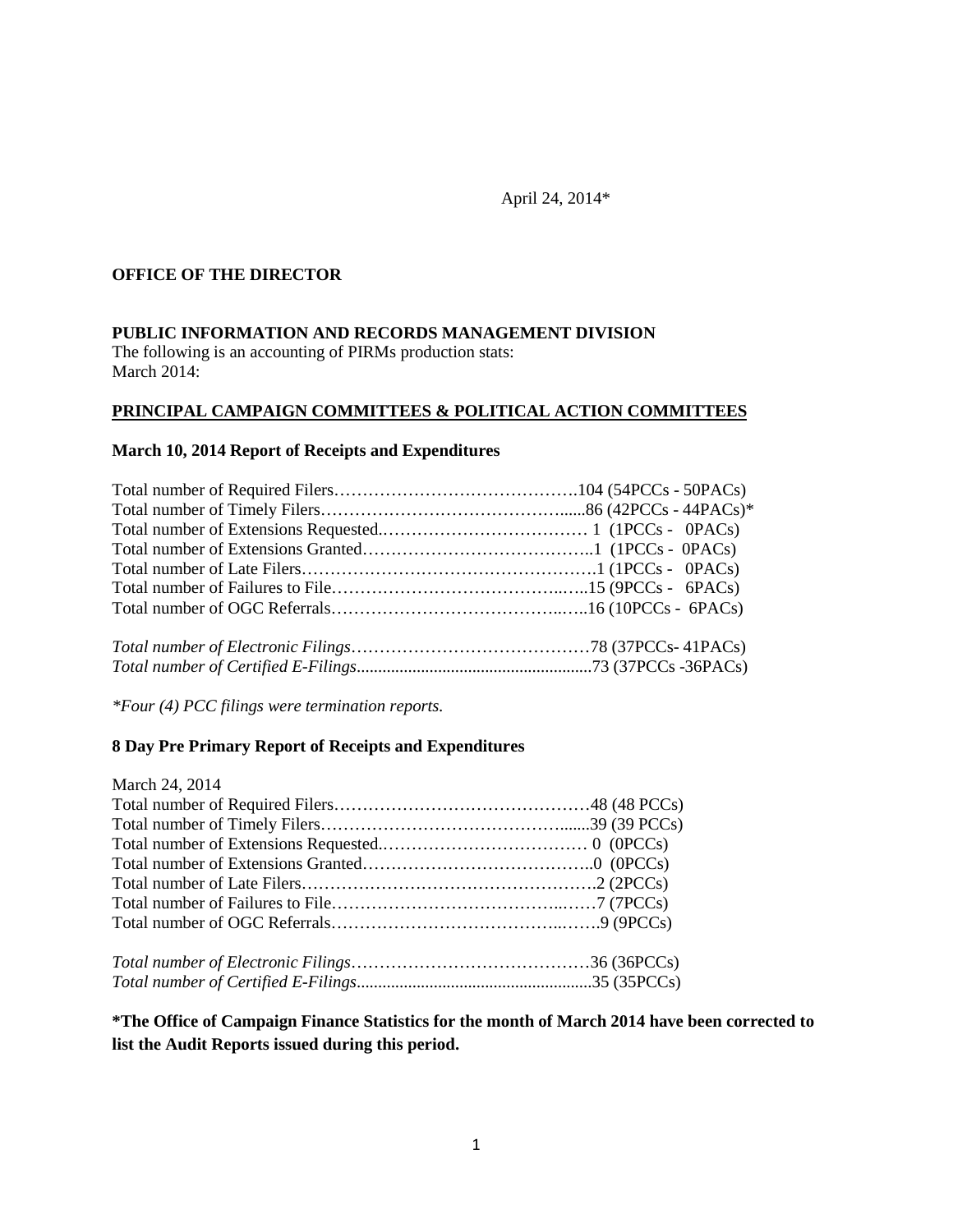## **New Candidates and Committees registered for the 2014 Election Cycle** *March 2014*

| Wendell Felder/Wendell for DC Council (At-Large, City Council)3/18/2014 |  |
|-------------------------------------------------------------------------|--|
|                                                                         |  |
| John Cheeks/Elect Cheeks for Chairman (Chairman, City Council)3/26/2014 |  |
|                                                                         |  |
|                                                                         |  |

*Entrance conference scheduled for April 24, 2014*

## **Referrals to OGC**

Failure to Timely File the March 10<sup>th</sup> Report of Receipts and Expenditures

## PCCs

Christian Carter for Mayor 2014 Treasurer, Noah Harmony Shoatz

Vitoria Gordon for Mayor Treasurer, Victoria Gordon

Beverley Wheeler for Ward 1 Treasurer, Beverley Wheeler

Nestor for Mayor 2014 Treasurer, Terrence Jordan

Cmte. To Elect Glenda J. Richmond US Senator 2014 Treasurer, Glenda Richmond

Sewell for Mayor 2014 Treasurer, Otis Sution

New Dawn Treasurer, Anthony Muhammad

Friends of Calvin Gurley 2014 Treasurer, Charmaine Davis

Weaver 2014 Treasurer, M. Mindy Moretti

Martin Sterbal for US Senate Treasurer, Martin Sterbal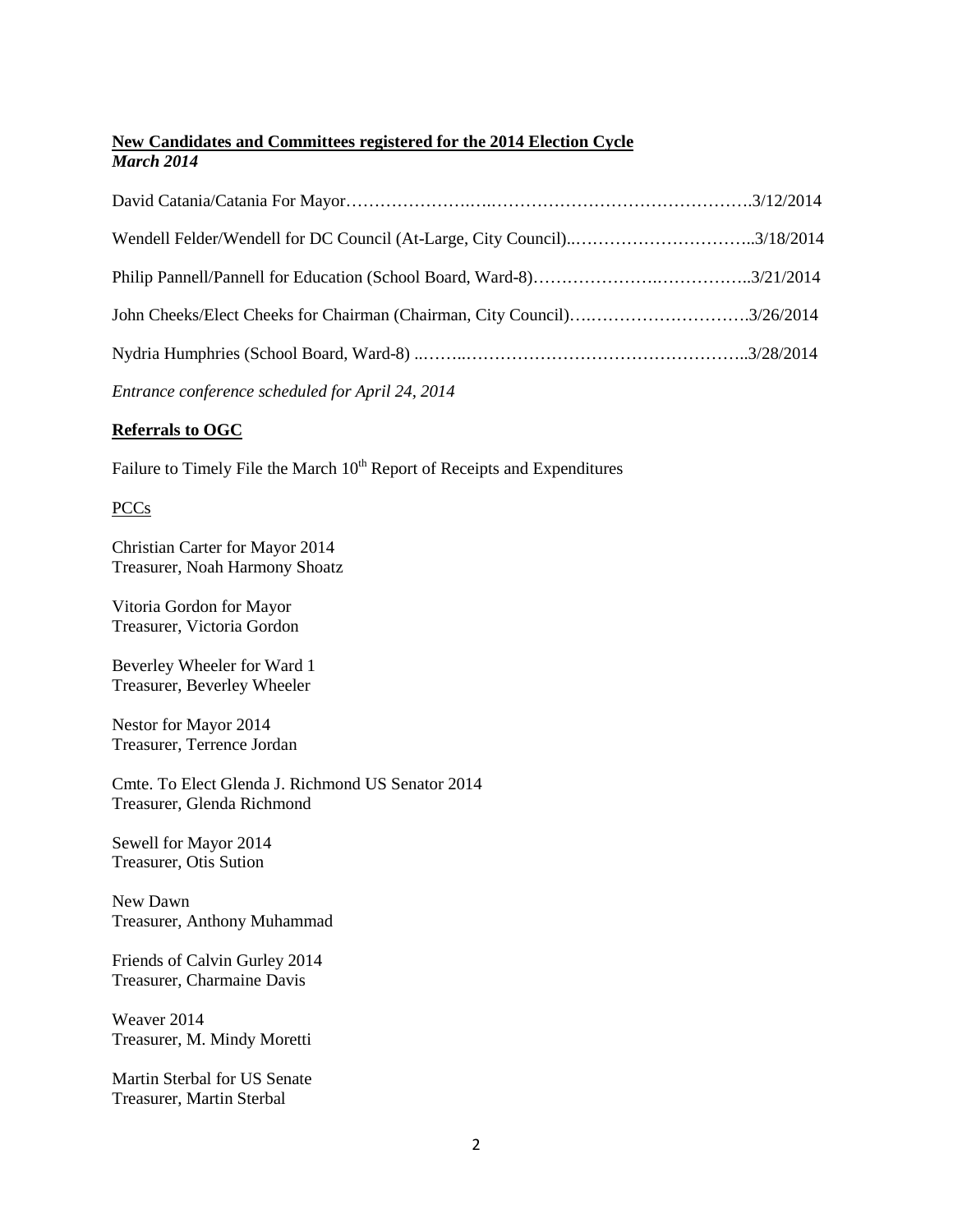### **PACs**

Libertarian Party of District of Columbia Chairperson, Ryan Sabot

Greater Washington, DC Insurance & Fin. Advisors PAC Treasurer, Matthew Grace

D.C. Democratic State Committee Treasurer, William O'Field

Citizens for Empowerment Treasurer, Brett McMahon

Ward 4 Democrats Treasurer, Kimberly Tignor

Mid Atlantic Reg. Council of **Carpenters** Treasurer, Benjamin Glenn

#### Failure to timely File 8 Day Pre Primary R&E Report

Christian Carter for Mayor 2014 Treasurer, Christian Carter

Vitoria Gordon for Mayor Treasurer, Victoria Gordon

Carlos Allen for Mayor Treasurer, Carlos Allen

Nestor for Mayor 2014 Treasurer, Terrence Jordan

Martin Sterbal for US Senate Treasurer, Martin Sterbal

Sewell for Mayor 2014 Treasurer, Otis Sution

New Dawn Treasurer, Anthony Muhammad

Friends of Calvin Gurley 2014 Treasurer, Charmaine Davis

Carson-Smith for DNC Treasurer, Winifred Carson-Smith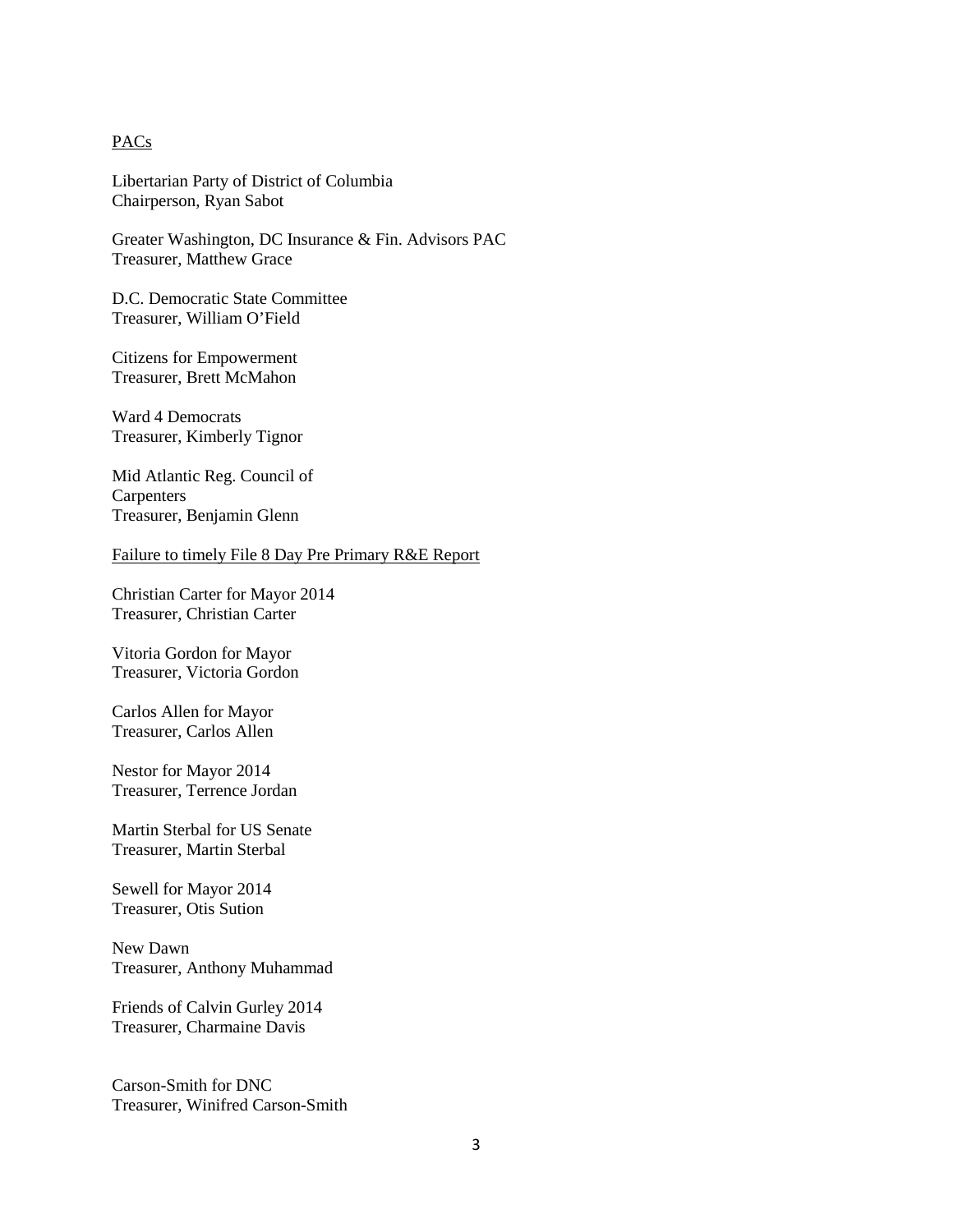## **REPORTS ANALYSIS AND AUDIT DIVISON**

The following is an accounting of RAAD's production stats:

## **Reviews Completed – 156**

## **Ongoing Audits**

#### **Full Field Audits**

- **-** Gray for Mayor
- **-** Bonds for Counsel Final Issued on March 25, 2014

## **Periodic Random Audits**

- **-** Caribbean-American PAC
- **-** DC Freedom PAC
- **-** DC For Democracy Final on March 25, 2014

#### **Periodic Random Audits - Candidates Registered for the Upcoming Election (2014)**

- **-** Reta Jo Lewis for Mayor
- **-** Bowser for Mayor
- **-** Wells for Mayor
- **-** Brianne for DC Final Issued on March 31, 2014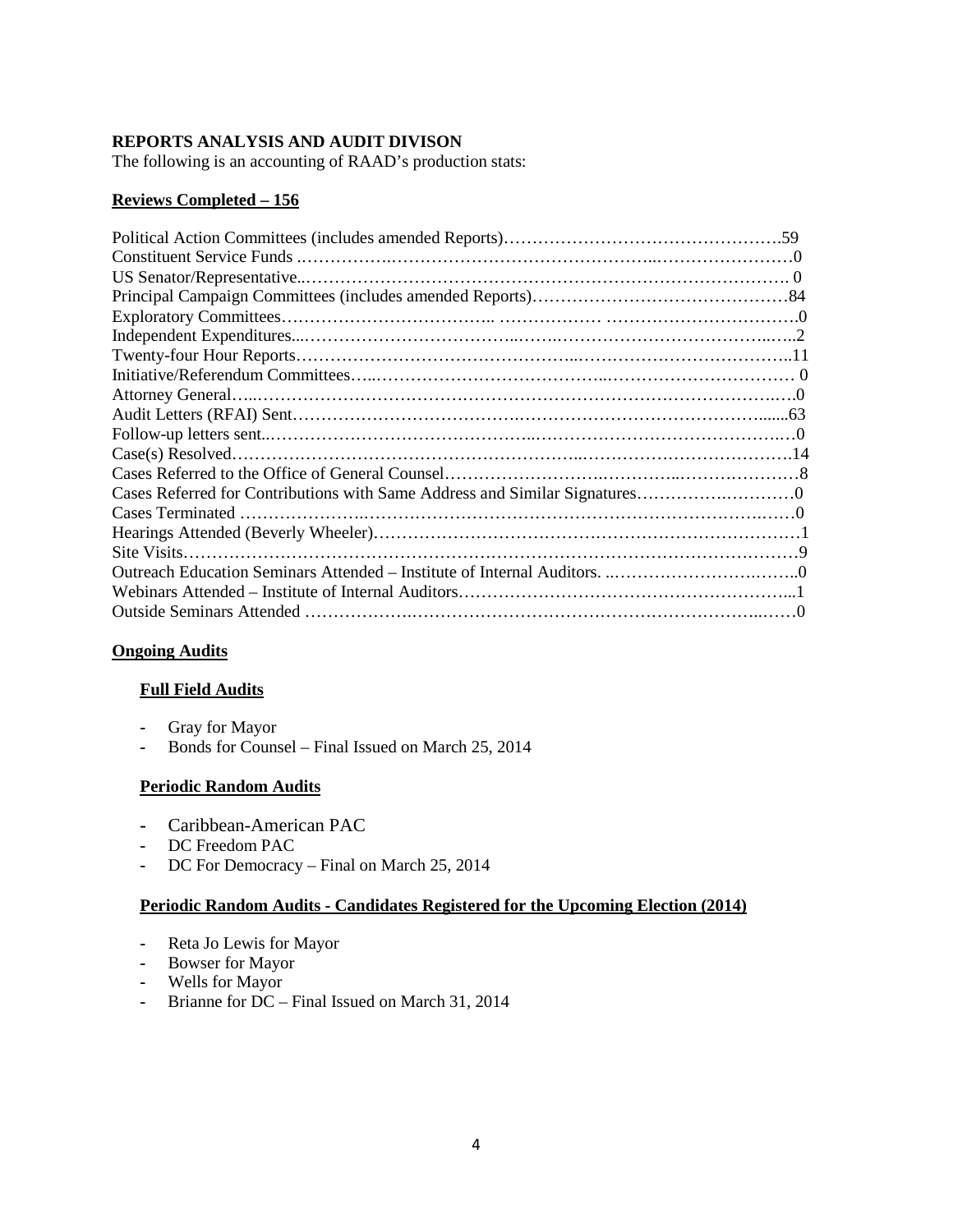## **Audit Report Issued**

- **-** Cheh 2014 Audit Issued on March 13, 2014
- **-** DC Young Democrats Audit on March 25, 2014
- **-** Bonds for Counsel Audit Issued on March 25, 2014
- **-** DC For Democracy DC Audit Issued on March 31, 2014
- **-** Brianne for DC Audit Issued on March 31, 2014

## **OFFICE OF THE GENERAL COUNSEL**

2014 MONTHLY IN-TAKE/OUTPUT REPORT

OFFICE OF GENERAL COUNSEL

|                         | January | February | March            | April | May | June |  |
|-------------------------|---------|----------|------------------|-------|-----|------|--|
| <b>Opinion Request</b>  |         |          | $\pmb{0}$        |       |     |      |  |
| Received                |         |          |                  |       |     |      |  |
| <b>Opinion Request</b>  |         |          | $\boldsymbol{0}$ |       |     |      |  |
| Completed               |         |          |                  |       |     |      |  |
| Complaints              |         |          | $\boldsymbol{0}$ |       |     |      |  |
| Received                |         |          |                  |       |     |      |  |
| <b>Internal Queries</b> |         |          | $7*$             |       |     |      |  |
|                         |         |          |                  |       |     |      |  |
| Preliminary             |         |          | $\pmb{0}$        |       |     |      |  |
| Investigations          |         |          |                  |       |     |      |  |
| Initiated               |         |          |                  |       |     |      |  |
| Preliminary             |         |          | $\pmb{0}$        |       |     |      |  |
| Investigations          |         |          |                  |       |     |      |  |
| Orders Issued           |         |          |                  |       |     |      |  |
| Full Investigations     |         |          | $\pmb{0}$        |       |     |      |  |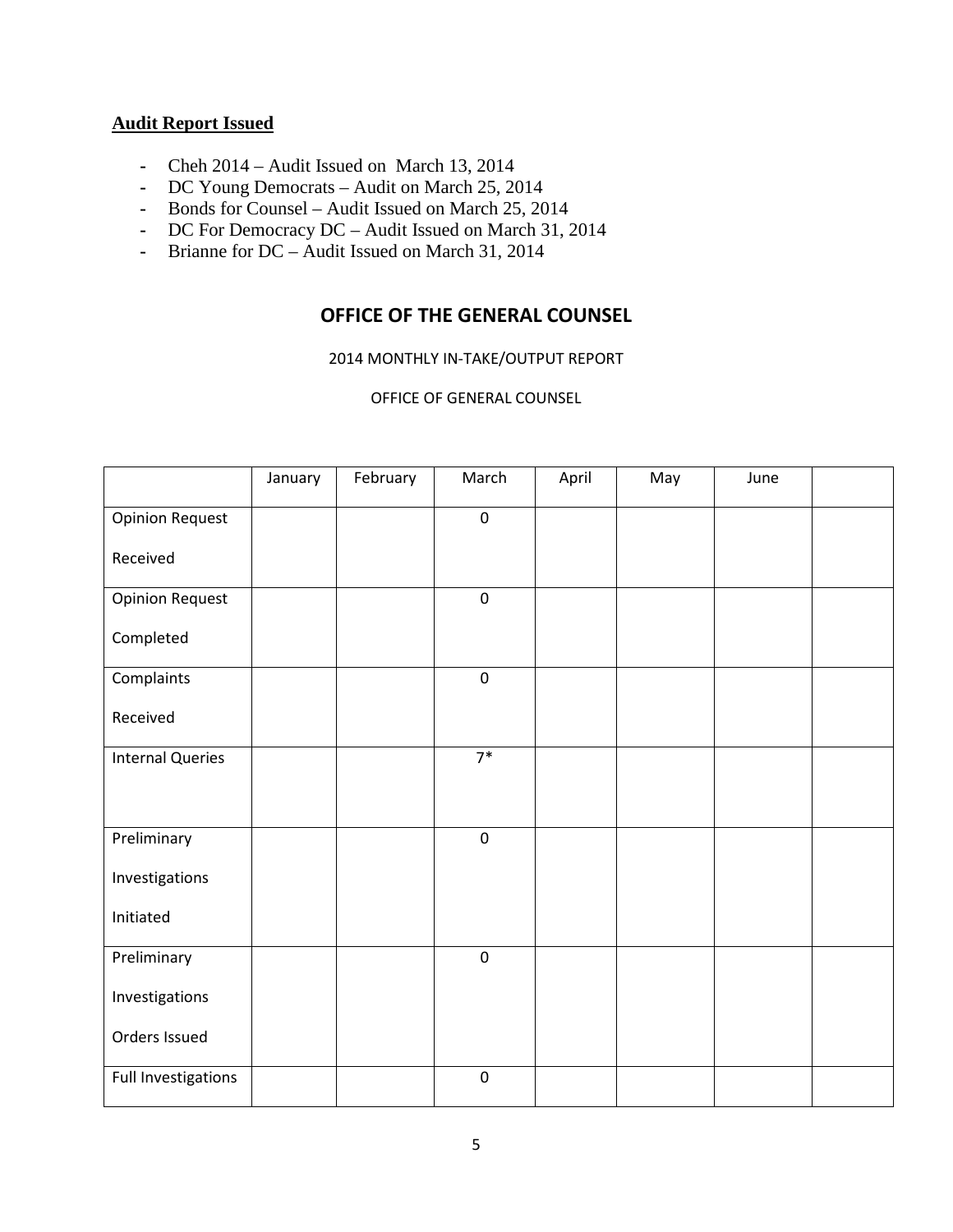| Initiated                |  |           |  |  |
|--------------------------|--|-----------|--|--|
| Full Investigations      |  | $\pmb{0}$ |  |  |
| Orders Issued            |  |           |  |  |
| <b>Informal Hearings</b> |  | 24        |  |  |
| Referred                 |  |           |  |  |
| <b>Informal Hearings</b> |  | 5         |  |  |
| Completed                |  |           |  |  |
| <b>Informal Hearings</b> |  | $14**$    |  |  |
| Orders Issued            |  |           |  |  |
| Petitions for            |  | $\pmb{0}$ |  |  |
| Enforcement              |  |           |  |  |
| Referrals to BOE         |  |           |  |  |

\* Election related queries

\*\*This figure represents 9 Failure to Timely File orders in which no fines were imposed and 5 RFAI orders in which no fines were imposed.

Board Statistics for March, 2014

Board Meeting April 23, 2014

1. Actual Matters referred

**PIRM**

| PCC                         | 10 |
|-----------------------------|----|
| PAC's                       | 6  |
| ANC's                       | 0  |
| <b>Constituent Services</b> | 0  |
| Statehood Fund              | ŋ  |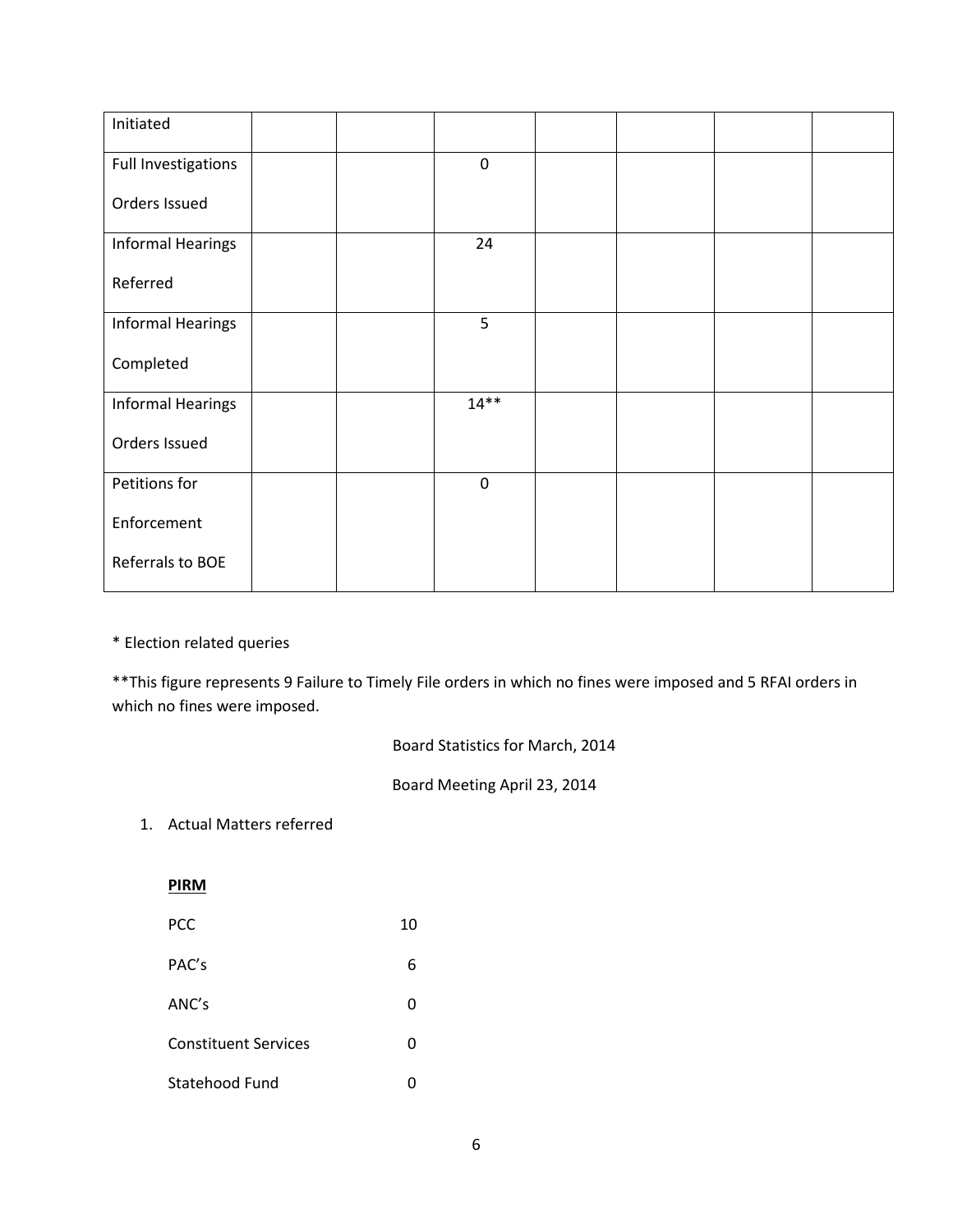## **RAAD**

|          | PCC                                                      | 7                                                                                                                                 |
|----------|----------------------------------------------------------|-----------------------------------------------------------------------------------------------------------------------------------|
|          | PAC's                                                    | $\mathbf{1}$                                                                                                                      |
|          | <b>Constituent Services</b>                              | 0                                                                                                                                 |
|          | Statehood Fund                                           | $\mathbf 0$                                                                                                                       |
|          |                                                          |                                                                                                                                   |
| 2.       | Notices of Hearings                                      | 25                                                                                                                                |
|          | <b>First Notices</b>                                     | 23                                                                                                                                |
|          | <b>Second Notices</b>                                    | $\overline{2}$                                                                                                                    |
| 3.       | <b>Notices and Orders Vacated</b>                        | 0                                                                                                                                 |
| 4.<br>5. | <b>Hearings Conducted</b><br><b>Orders which imposed</b> | 5<br>$\boldsymbol{0}$                                                                                                             |
|          | fines                                                    |                                                                                                                                   |
| 6.       | <b>Fines imposed</b>                                     | $\bf{0}$                                                                                                                          |
| 7.       | <b>Fines collected</b>                                   | $\bf{0}$                                                                                                                          |
| 8.       | Investigations completed<br>Orders issued                | 0                                                                                                                                 |
| 9.       | <b>Petitions for Enforcement</b>                         | 0                                                                                                                                 |
|          | 10. Outstanding Fines                                    | \$49,750.00<br>(1) \$45,00.00 Kwame for Chair<br>(2) \$1,700.00 Frank Sewell for Mayor<br>(3) \$1,800.00 Friends of Tarek Stevens |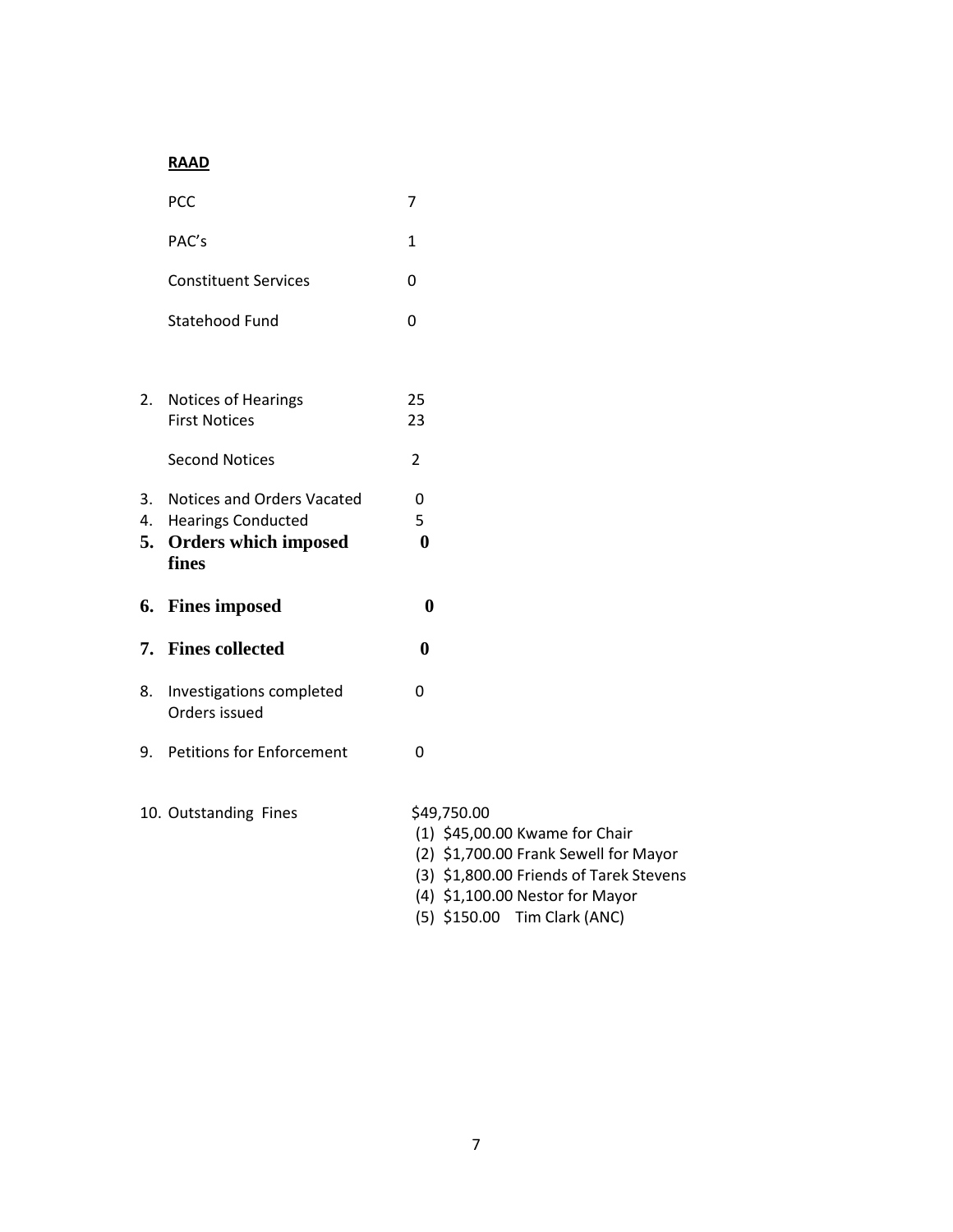# LIST OF OPEN OCF INVESTIGATIONS

## April 23, 2014

| OCF FI 2011-103 |             | Complainant: Internally Generated March 15, 2011              |
|-----------------|-------------|---------------------------------------------------------------|
|                 |             | Respondent: Sulaimon Brown for Mayor                          |
|                 |             | Principal Campaign Committee                                  |
|                 | Infraction: | <b>Reporting Violations</b>                                   |
|                 | Status:     | Due to current criminal investigations                        |
|                 |             | the Sulaimon Brown for Mayor investigation remains<br>ongoing |
| OCF FI 2011-104 |             | Complainant: Internally Generated March 15, 2011              |
|                 |             | Respondent: Gray for Mayor                                    |
|                 |             | Principal Campaign Committee                                  |
|                 | Infraction: | <b>Reporting Violations</b>                                   |
|                 | Status:     | Due to current criminal investigations                        |
|                 |             | the Gray for Mayor 2010 investigation remains ongoing         |
| OCF FI 2013-013 |             | Complainant: Internally Generated June 24, 2013               |
|                 |             | Respondent: Lee Calhoun                                       |
|                 | Infraction: | Campaign contribution violations                              |
|                 | Status:     | Due to current criminal investigations                        |
|                 |             | the Lee Calhoun investigation remains ongoing                 |
| OCF FI 2013-014 |             | Complainant: Internally Generated June 24, 2013               |
|                 |             | Respondent: Stanley Straughter                                |